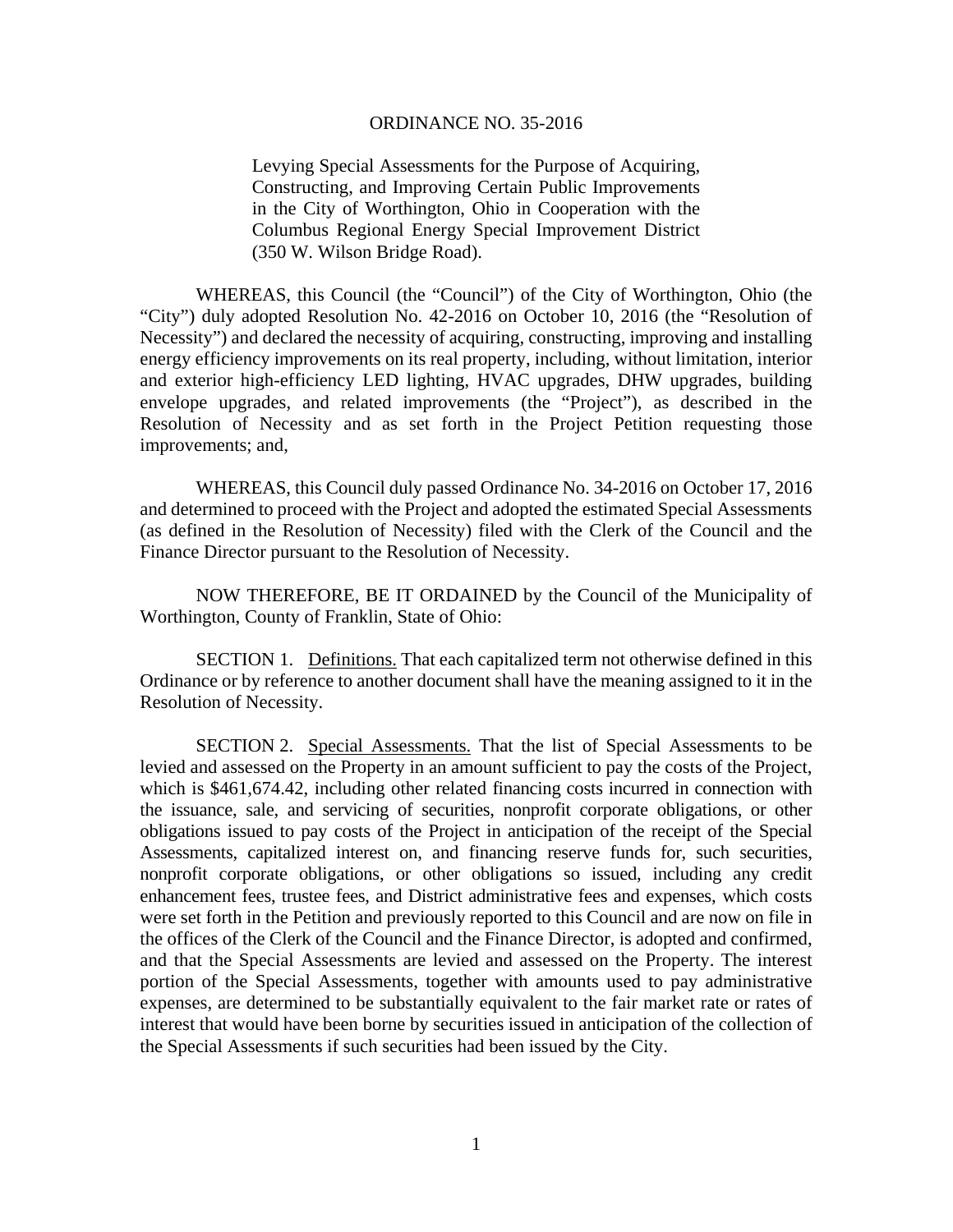#### ORDINANCE NO. 35-2016

The Special Assessments are assessed against the Property commencing in tax year 2017 for collection in 2018 and shall continue through tax year 2030 for collection in 2031. The annual installment of the Special Assessments shall be collected in each calendar year equal to a maximum annual amount of Special Assessments as shown in Exhibit A, attached to and incorporated into this Ordinance.

All Special Assessments shall be certified by the Finance Director to the County Auditor of Franklin County, Ohio pursuant to the Petition and Ohio Revised Code Chapter 727.33 to be placed on the tax list and duplicate and collected with and in the same manner as real property taxes are collected and as set forth in the Petition.

The Special Assessments shall be allocated among the parcels constituting the Property as set forth in the Petition and the List of Special Assessments attached to and incorporated into this Ordinance as Exhibit A.

SECTION 3. Amount of Special Assessments. That this Council finds and determines that the Special Assessments are in proportion to the special benefits received by the Property as set forth in the Petition and are not in excess of any applicable statutory limitation.

SECTION 4. Waiver of Cash Settlement. That the Owner has waived its right to pay the Special Assessments in cash, and all Special Assessments and installments of the Special Assessments shall be certified by the Finance Director to the County Auditor of Franklin County, Ohio as provided by the Petition and Ohio Revised Code Section 727.33 to be placed by him or her on the tax list and duplicate and collected with and in the same manner as real property taxes are collected and as set forth in the Petition.

SECTION 5. Appropriation of Special Assessments. That the Special Assessments will be used to pay the costs of the Project in cooperation with the District in any manner, including assigning the Special Assessments to the District or to another party the City deems appropriate, and the Special Assessments shall be appropriated for such purposes.

SECTION 6. Special Assessments File. That the Finance Director shall keep the Special Assessments on file in the Office of the Finance Director.

SECTION 7. Certification to County Auditor. That in compliance with Ohio Revised Code Section 319.61, the Clerk of the Council is directed to deliver a certified copy of this Ordinance to the County Auditor of Franklin County, Ohio within 20 days after its passage.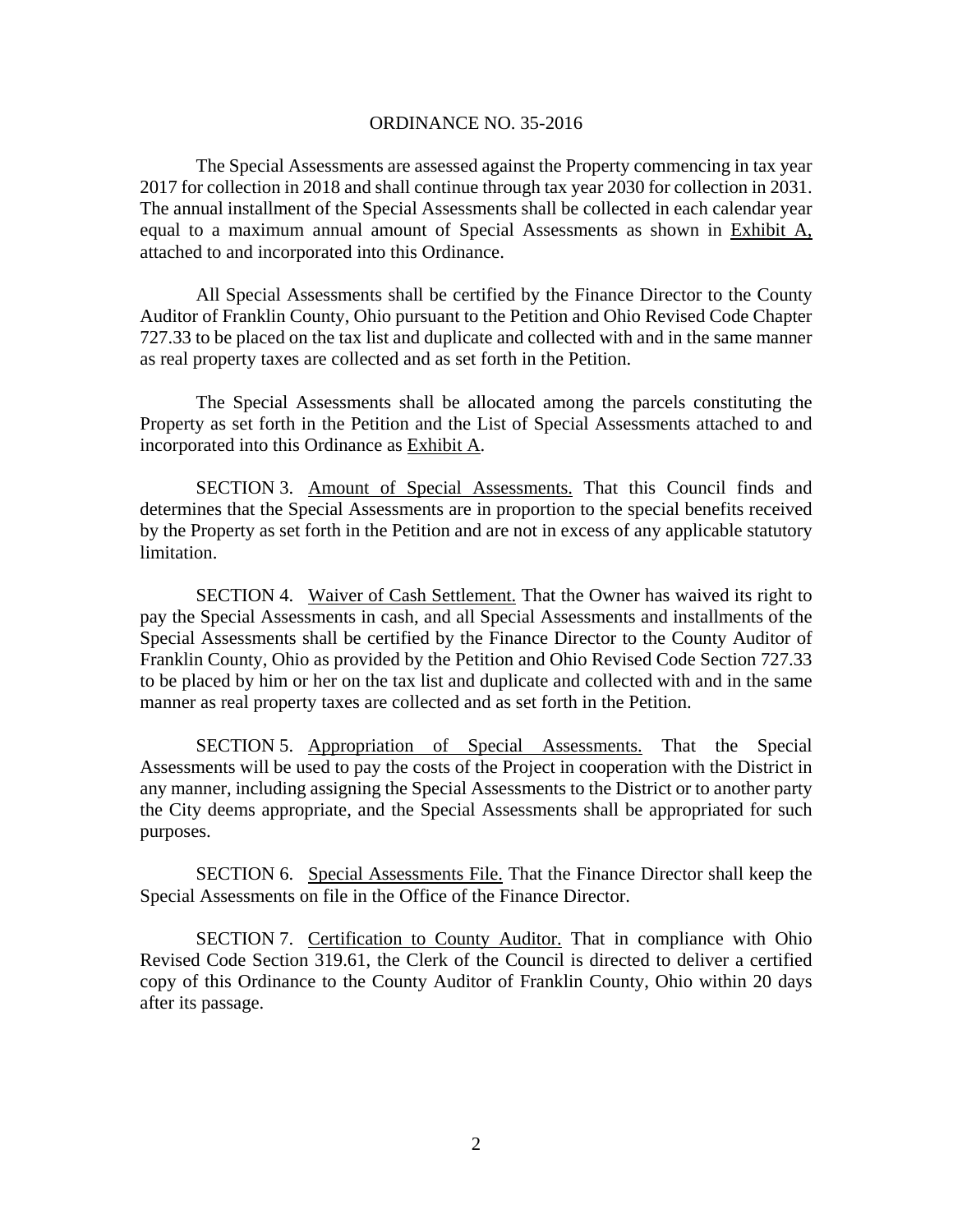### ORDINANCE NO. 35-2016

SECTION 8. Compliance with Open Meetings Requirements. This Council finds and determines that all formal actions of this Council concerning and relating to the passage of this Ordinance were taken in an open meeting of this Council, and that all deliberations of this Council and of any of its committees that resulted in such formal action, were in meetings open to the public, in compliance with all legal requirements including Ohio Revised Code Section 121.22.

SECTION 9. That notice of passage of the Ordinance shall be posted in the Municipal Administration Building, the Worthington Library, the Griswold Center, and the Worthington Community Center and shall set forth the title and effective date of the Ordinance and a statement that the Ordinance is on file in the office of the Clerk of Council. This Ordinance shall take effect and be in force from and after the earliest period allowed by law and by the Charter of the City of Worthington, Ohio.

Passed October 17, 2016

 $\angle$ /s/ Bonnie D. Michael President of Council

Attest:

 $/s/D$ . Kay Thress P.H. October 17, 2016

 Introduced October 10, 2016 Clerk of Council Effective November 9, 2016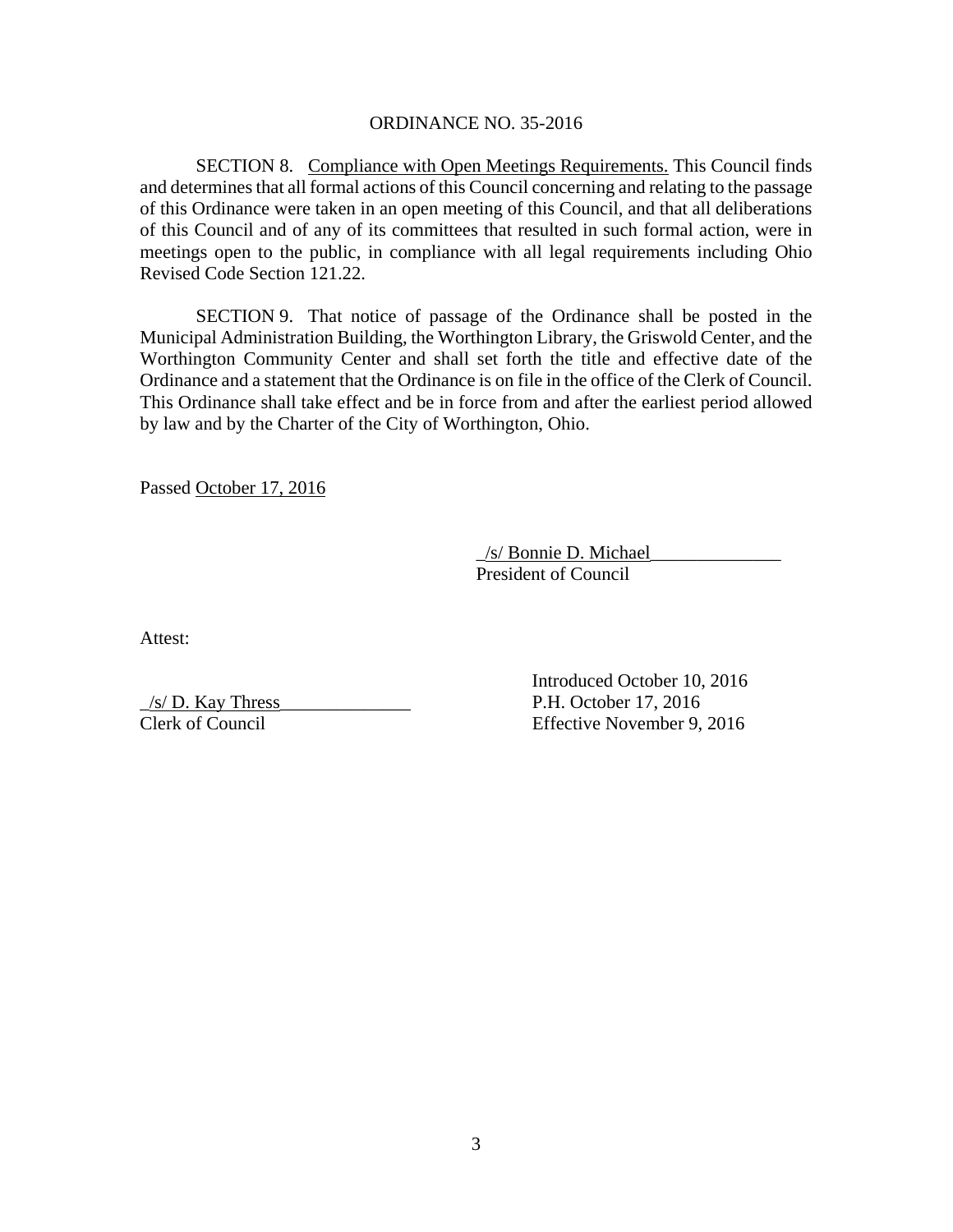# **EXHIBIT A**

## **LIST OF SPECIAL ASSESSMENTS AND SCHEDULE OF SPECIAL ASSESSMENTS**

# LIST OF SPECIAL ASSESSMENTS

|                            |               | Portion of  |              |
|----------------------------|---------------|-------------|--------------|
|                            | Assessed      | Benefit and | Amount of    |
|                            | Properties    | Special     | Special      |
| Name                       | Description   | Assessment  | Assessments  |
|                            | 100-005397-00 | 100%        | \$461,674.42 |
| <b>Trivium Worthington</b> |               |             |              |

LLC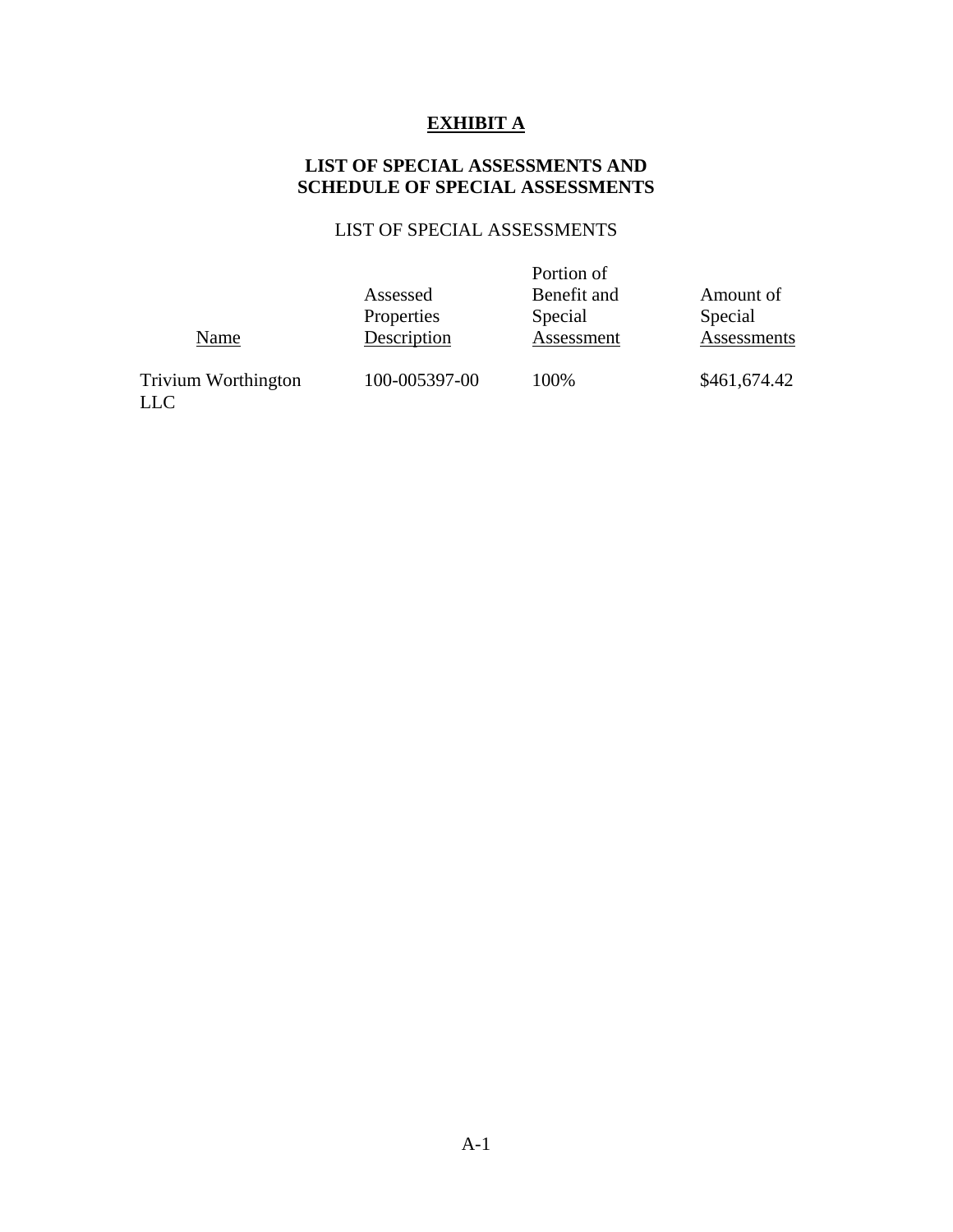## SCHEDULE OF SPECIAL ASSESSMENTS FOR FRANKLIN COUNTY PARCEL NOS.:

### 100-005397-00\*

 The following schedule of Special Assessment charges shall be certified for collection in 28 semi-annual installments to be collected with first-half and second-half real property taxes in calendar years 2018 through 2031:

| <b>Special Assessment</b> | Special Assessment        |  |
|---------------------------|---------------------------|--|
| Payment Date**            | <b>Installment Amount</b> |  |
| January 31, 2018          | \$16,488.37               |  |
| July 31, 2018             | 16,488.37                 |  |
| January 31, 2019          | 16,488.37                 |  |
| July 31, 2019             | 16,488.37                 |  |
| January 31, 2020          | 16,488.37                 |  |
| July 31, 2020             | 16,488.37                 |  |
| January 31, 2021          | 16,488.37                 |  |
| July 31, 2021             | 16,488.37                 |  |
| January 31, 2022          | 16,488.37                 |  |
| July 31, 2022             | 16,488.37                 |  |
| January 31, 2023          | 16,488.37                 |  |
| July 31, 2023             | 16,488.37                 |  |
| January 31, 2024          | 16,488.37                 |  |
| July 31, 2024             | 16,488.37                 |  |
| January 31, 2025          | 16,488.37                 |  |
| July 31, 2025             | 16,488.37                 |  |
| January 31, 2026          | 16,488.37                 |  |
| July 31, 2026             | 16,488.37                 |  |
| January 31, 2027          | 16,488.37                 |  |
| July 31, 2027             | 16,488.37                 |  |
| January 31, 2028          | 16,488.37                 |  |
| July 31, 2028             | 16,488.37                 |  |
| January 31, 2029          | 16,488.37                 |  |
| July 31, 2029             | 16,488.37                 |  |
| January 31, 2030          | 16,488.37                 |  |
| July 31, 2030             | 16,488.37                 |  |
| January 31, 2031          | 16,488.37                 |  |
| July 31, 2031             | 16,488.37                 |  |

\* As identified in the records of the County Auditor of Franklin County, Ohio as of September 20, 2016.